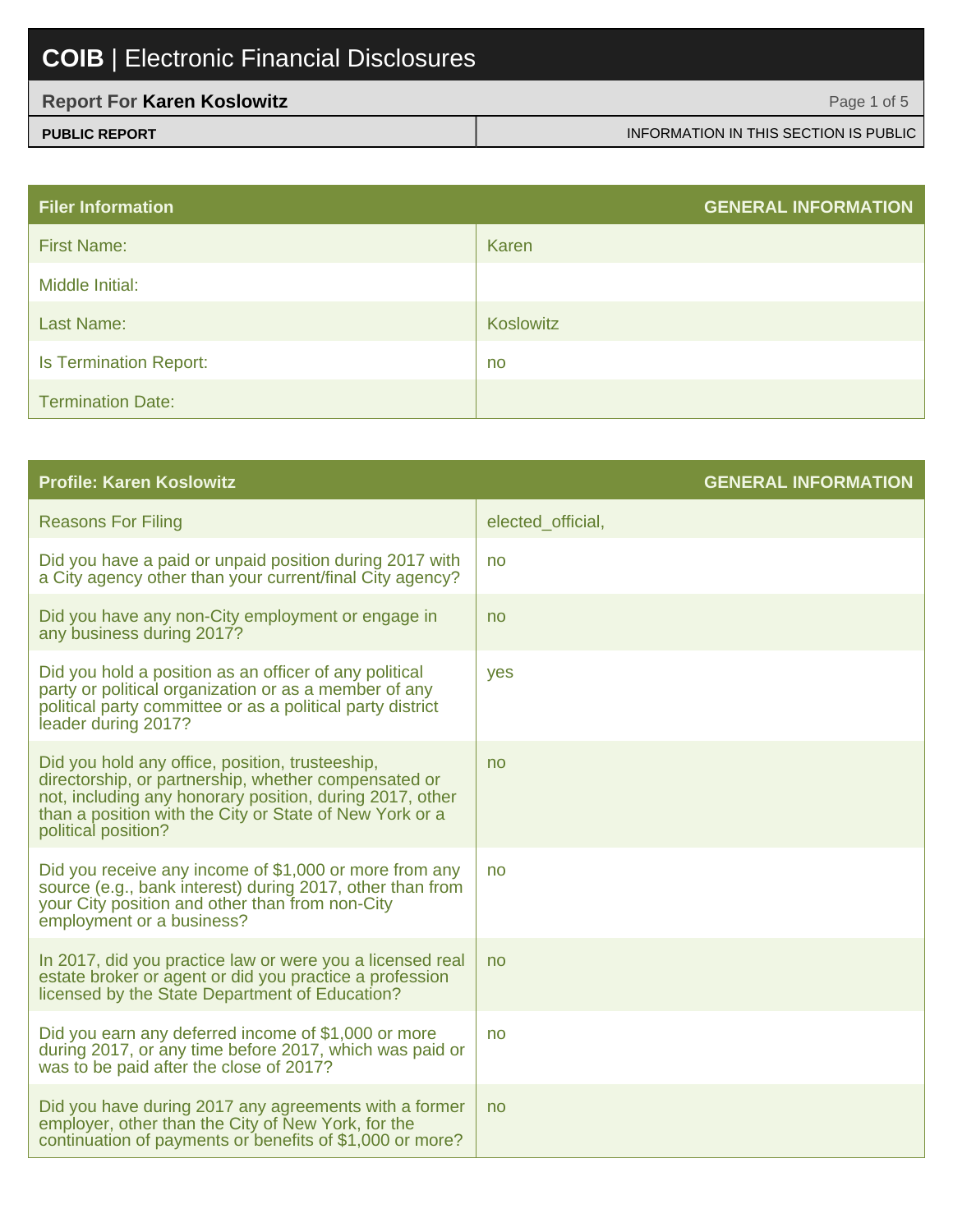#### **Report For Karen Koslowitz**

| <b>PUBLIC REPORT</b> | INFORMATION IN THIS SECTION IS PUBLIC |
|----------------------|---------------------------------------|

Page 2 of 5

| Did any non-governmental entity or person pay for<br>travel- related expenses in an amount of \$1,000 or more<br>during 2017 for activities related to your official duties<br>with the City by either reimbursing you or paying the<br>travel related expenses directly on your behalf?                                                                                                                                    | no  |
|-----------------------------------------------------------------------------------------------------------------------------------------------------------------------------------------------------------------------------------------------------------------------------------------------------------------------------------------------------------------------------------------------------------------------------|-----|
| Did you receive any gift or gifts from the same person,<br>entity or donor or affiliated donors who had business<br>dealings with the city, other than a relative, in the total<br>amount or with a total value of \$50 or more during<br>2017?                                                                                                                                                                             | no  |
| Did you receive any gift or gifts from the same person,<br>entity or donor or affiliated donors who had no business<br>dealings with the City, other than a relative, in the total<br>amount or with a total value of \$1,000 or more during<br>2017?                                                                                                                                                                       | no  |
| Was any loan, note, or account receivable owed to you<br>during 2017 in the amount of \$1,000 or more by anyone<br>other than a relative (i.e., did anyone owe you money)?                                                                                                                                                                                                                                                  | no  |
| Did you owe any entity or person (other than a relative)<br>\$5,000, excluding mortgages on your primary and<br>secondary residences, or more for a period of 90<br>consecutive days during 2017 or on the date you file<br>this report?                                                                                                                                                                                    | yes |
| Did you hold any security at the close of 2017 having a<br>market value of \$1,000 or more?                                                                                                                                                                                                                                                                                                                                 | no  |
| Did you have a vested or contingent interest valued at<br>\$1,000 or more in any real property during 2017, aside<br>from your primary or secondary personal residence<br>(unless your primary or secondary residence is co-<br>owned by someone who is not a relative)?                                                                                                                                                    | no  |
| Did you have an investment of \$1,000 or more during<br>2017 in a business, other than an investment in<br>securities or an interest in real property?                                                                                                                                                                                                                                                                      | no  |
| Did you, or any partnership of which you are a member<br>or any corporation 10% or more of whose stock you<br>own or control, have any interest of \$1,000 or more,<br>excluding bonds and notes, in any contract made or<br>executed by a State or local agency during 2017?                                                                                                                                               | no  |
| Did you hold any trust, estate, or other beneficial<br>interest of \$1,000 or more during 2017, including New<br>York City or New York State deferred compensation<br>plans but excluding membership in New York City or<br>New York State retirement systems, and excluding any<br>interest in a trust, estate, or other beneficial interest<br>established by or for a relative or by or for the estate of<br>a relative? | no  |
|                                                                                                                                                                                                                                                                                                                                                                                                                             |     |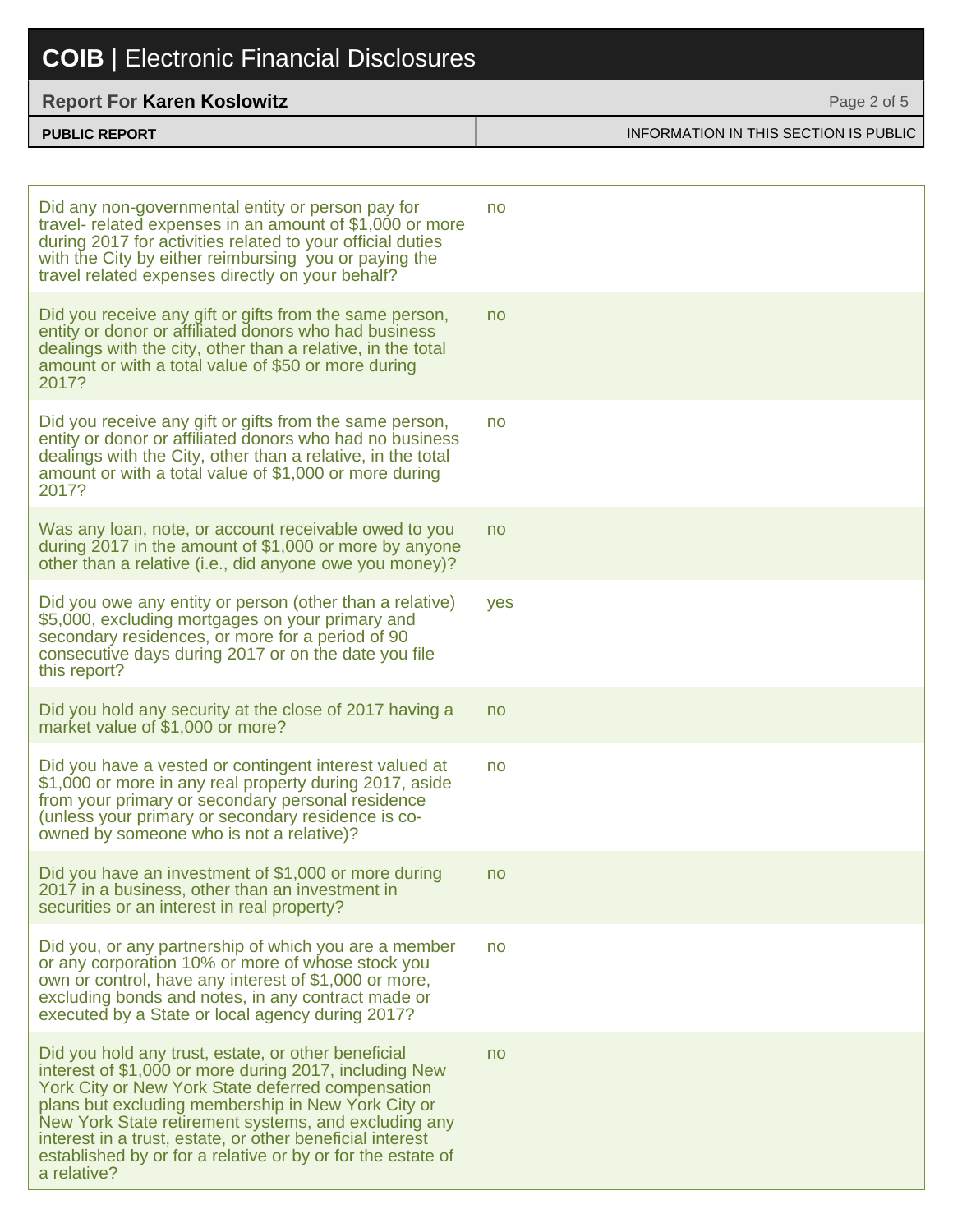#### **Report For Karen Koslowitz**

| <b>PUBLIC REPORT</b> | INFORMATION IN THIS SECTION IS PUBLIC |
|----------------------|---------------------------------------|

Page 3 of 5

| Did you assign income of \$1,000 or more to any<br>person, including a relative, during 2017?                                                                                                                        | no |
|----------------------------------------------------------------------------------------------------------------------------------------------------------------------------------------------------------------------|----|
| Did you transfer any interest having a value of \$1,000 or<br>more in a trust, estate, other beneficial interest,<br>securities, or real property to a non-relative for less than<br>fair consideration during 2017? | no |
| Did you have any contract, promise, or agreement<br>during 2017 with any person or entity with respect to<br>your employment after leaving your City office or<br>position?                                          | no |
| Do you have any relative(s) holding a position, whether<br>paid or unpaid, with the City?                                                                                                                            | no |

| <b>Filer's Primary City Position</b> | POSITIONS, INCOME AND REIMBURSEMENTS |
|--------------------------------------|--------------------------------------|
| <b>CURRENT/FINAL AGENCY</b>          | City Council - 102                   |
| <b>Address Line 1</b>                | <b>City Hall</b>                     |
| <b>Address Line 2</b>                |                                      |
| <b>City</b>                          | <b>New York</b>                      |
| <b>State</b>                         | <b>NY</b>                            |
| Zip                                  | 10007                                |
| <b>Telephone</b>                     | $(718) 544 - 8800$                   |
| <b>Position Title</b>                | Councilmember                        |
| <b>Nature Of Income</b>              | Wages                                |
| Income                               | \$100,000.00 - \$249,999.99          |
| <b>Comments</b>                      |                                      |

| <b>List of Elected Positions</b> | POSITIONS, INCOME AND REIMBURSEMENTS |
|----------------------------------|--------------------------------------|
| Position 1                       | <b>Council Member</b>                |
| <b>Status</b>                    | <b>Currently in Office</b>           |
| Borough / County                 | Queens / Queens                      |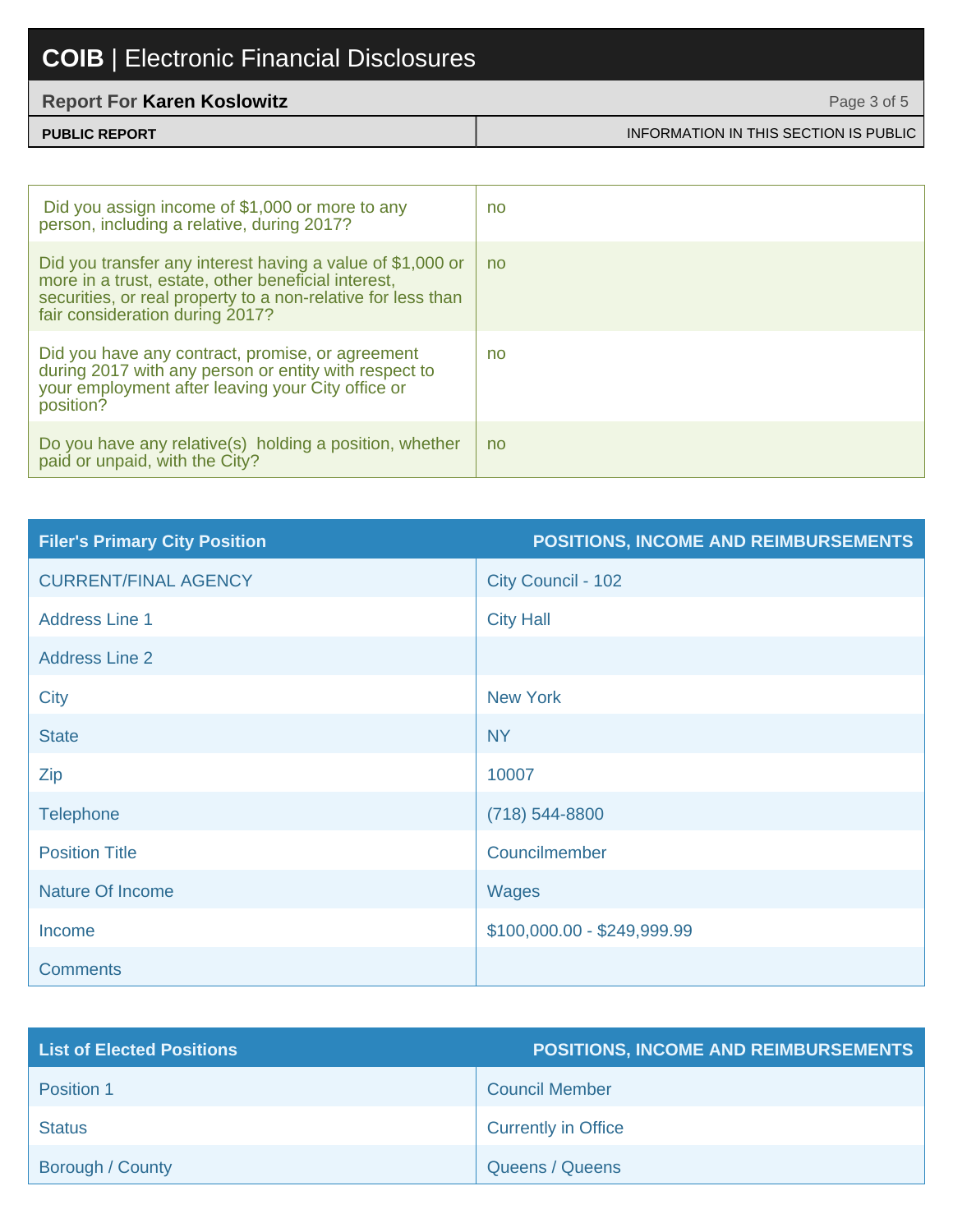| <b>Report For Karen Koslowitz</b> | Page 4 of 5                           |
|-----------------------------------|---------------------------------------|
| <b>PUBLIC REPORT</b>              | INFORMATION IN THIS SECTION IS PUBLIC |

| <b>District</b> | 29 |
|-----------------|----|
| <b>Comments</b> |    |

| <b>List of Political Positions</b> | <b>POSITIONS, INCOME AND REIMBURSEMENTS</b> |
|------------------------------------|---------------------------------------------|
| Position 1:                        | <b>District Leader</b>                      |
| Name Of Organization               | <b>Queens County Democratic Committee</b>   |
| <b>Position</b>                    | <b>District Leader</b>                      |
| <b>Comments</b>                    |                                             |

| <b>List Of Money You Owe</b> | <b>HOLDINGS</b>          |
|------------------------------|--------------------------|
| Debt 1:                      |                          |
| <b>Name Of Creditor</b>      | <b>Chase Bank</b>        |
| Type Of Loan                 | <b>Credit Card</b>       |
| <b>Other Liability</b>       | none                     |
| <b>Nature Of Collateral</b>  | none                     |
| <b>Name Of Guarantor</b>     | none                     |
| <b>Amount Owed</b>           | \$5,000.00 - \$47,999.99 |
| <b>Comments</b>              |                          |
| Debt 2:                      |                          |
| Name Of Creditor             | <b>HSBC</b>              |
| <b>Type Of Loan</b>          | <b>Credit Card</b>       |
| <b>Other Liability</b>       | <b>None</b>              |
| <b>Nature Of Collateral</b>  | <b>None</b>              |
| <b>Name Of Guarantor</b>     | <b>None</b>              |
| <b>Amount Owed</b>           | \$5,000.00 - \$47,999.99 |
| <b>Comments</b>              |                          |